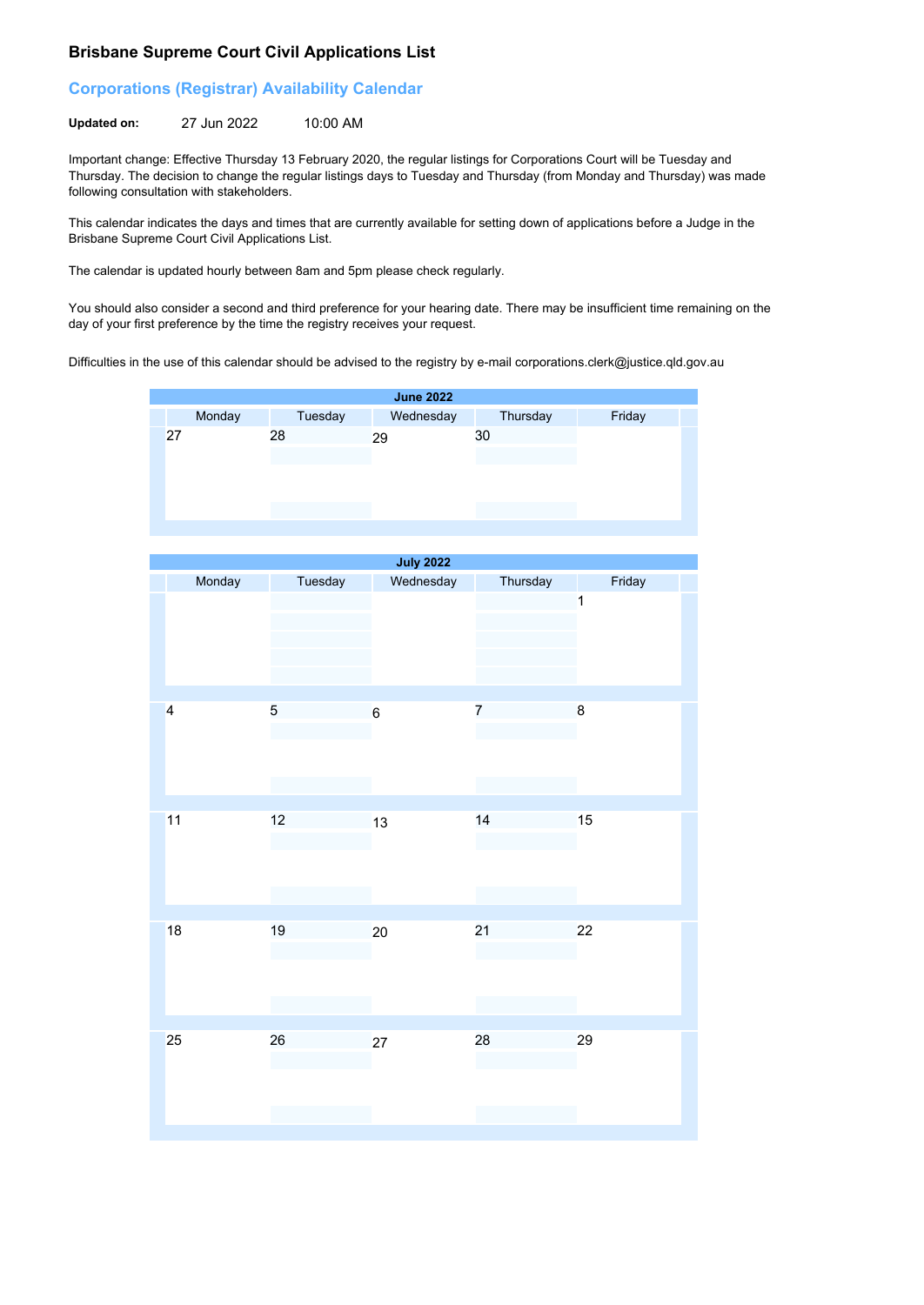| and the contract of the contract of the contract of the contract of the contract of<br>the control of the control of the control of the control of the control of<br>the control of the control of the control of the control of |  |  |  |
|----------------------------------------------------------------------------------------------------------------------------------------------------------------------------------------------------------------------------------|--|--|--|
|                                                                                                                                                                                                                                  |  |  |  |
|                                                                                                                                                                                                                                  |  |  |  |
|                                                                                                                                                                                                                                  |  |  |  |
|                                                                                                                                                                                                                                  |  |  |  |
|                                                                                                                                                                                                                                  |  |  |  |
|                                                                                                                                                                                                                                  |  |  |  |
|                                                                                                                                                                                                                                  |  |  |  |
|                                                                                                                                                                                                                                  |  |  |  |
|                                                                                                                                                                                                                                  |  |  |  |
|                                                                                                                                                                                                                                  |  |  |  |
|                                                                                                                                                                                                                                  |  |  |  |
|                                                                                                                                                                                                                                  |  |  |  |

| August 2022             |        |                |           |                         |        |  |
|-------------------------|--------|----------------|-----------|-------------------------|--------|--|
|                         | Monday | Tuesday        | Wednesday | Thursday                | Friday |  |
| $\overline{\mathbf{1}}$ |        | $\overline{c}$ | 3         | $\overline{\mathbf{4}}$ | 5      |  |
| $\bf{8}$                |        | 9              | 10        | 11                      | 12     |  |
| 15                      |        | 16             | 17        | 18                      | 19     |  |
| 22                      |        | 23             | 24        | 25                      | 26     |  |
| 29                      |        | 30             | 31        |                         |        |  |